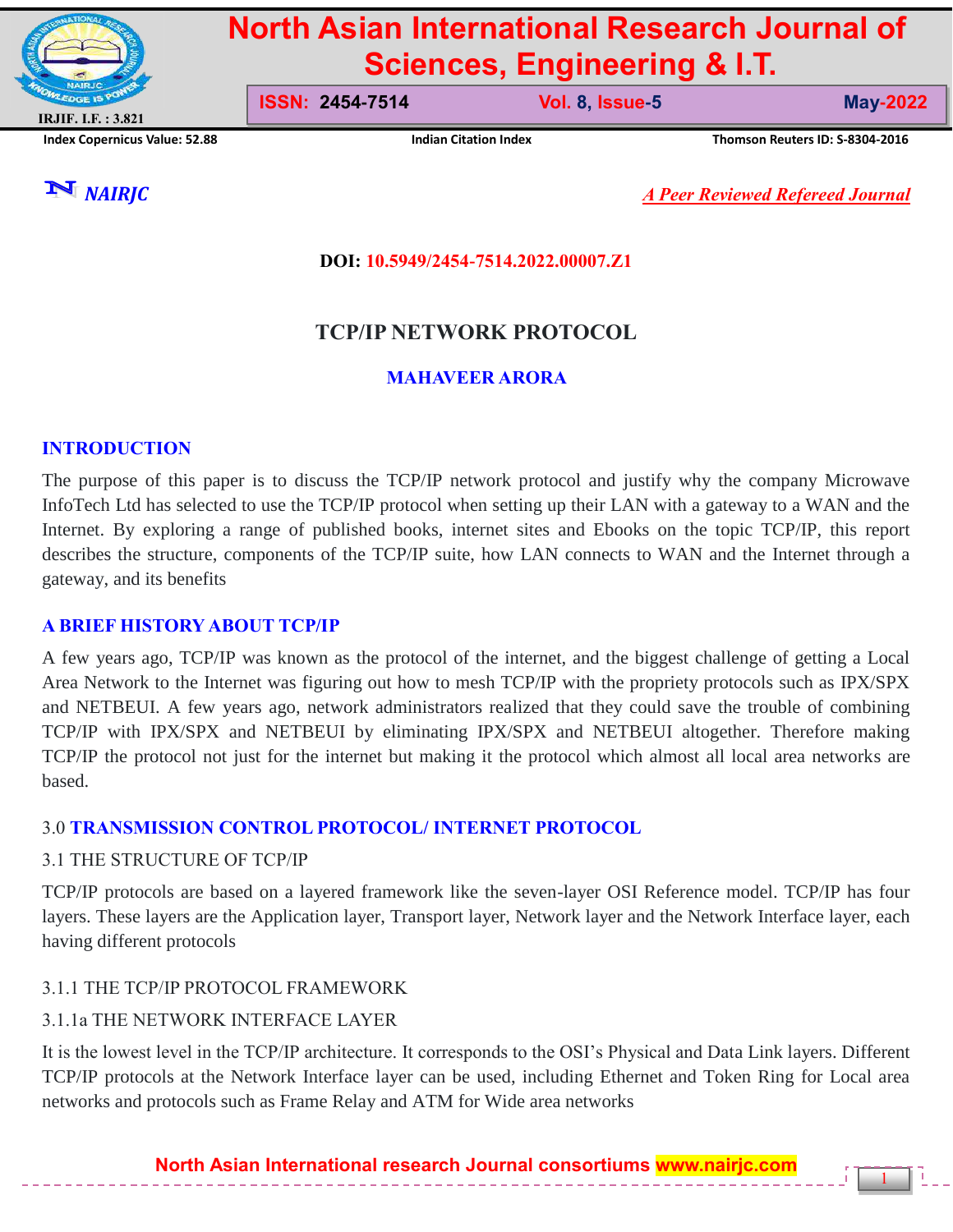## 3.1.1b THE NETWORK LAYER

This is where data is addressed, packaged and routed among networks. There are several important Internet protocols that operate at the Network layer, which are:-Internet Protocol (IP); which is a routable protocol that uses IP addresses to deliver packets to network devices: Address Resolution Protocol (APR); which resolves IP addresses to hardware MAC addresses: Internet Control Message Protocol (ICMP); which sends and receives diagnostic messages, and finally the Internet Group Management Protocol (IGMP); which is used to multicast messages to multiple IP addresses at once

## 3.1.1c THE TRANSPORT LAYER

This is where sessions are established and data packets are exchanged between hosts. There are two core protocols found at this layer which are the Transmission Control Protocol and the User Datagram Protocol. The Transmission Control Protocol (TCP) provides reliable connection oriented transmissions between two hosts. TCP establishes a session between two hosts and then ensures delivery of packets between the hosts. The User Datagram Protocol (UDP) provides connectionless, unreliable and one-to-one or one-to-many deliveries.

## 3.1.1d THE APPLICATION LAYER

This layer corresponds to the Session, Presentation and Application Layers of the OSI Reference Model. A few protocols found in this layer are: Hypertext Transfer Protocol (HTTP), File Transfer Protocol (FTP), Telnet, Simple Mail Transfer Protocol (SMTP) and Domain Name System (DNS).

## 3.2 COMPONENTS OF THE TCP/IP SUITE

#### 3.2.1 IP ADDRESSING

One of the most basic components of TCP/IP is IP addressing. Every device on a TCP/IP network must have a unique IP address

#### 3.2.1.1 IP ADDRESSES EXPLAINED

An IP address is a 32 bit number which is usually represented as a four part number, with each of the four parts separated by a period or decimal point but usually referred to as the dotted decimal notation. In the IP address, each individual byte or octet can have a usable value in the range 1 through 254. IP addresses which are used vary according to the class of the network, that is, the 32 bit IP address is divided in a way to create an address for the network and an address for each host, and in addition, the host part of the address can be further divided to allow a subnetwork address

#### 3.2.1.2 IP ADDRESS CLASSIFICATION

There are three classes of standard IP addresses which support LANs. These classes are: Class A, Class B, Class C

#### 3.2.1.2a CLASS A

Class A is used for very large networks only. The high-order bit in a Class A network is always zero, which leaves 7 bits available to define 127 networks yet the value of 127 is reserved as a loopback test address leaving only 126

## **North Asian International research Journal consortiums www.nairjc.com**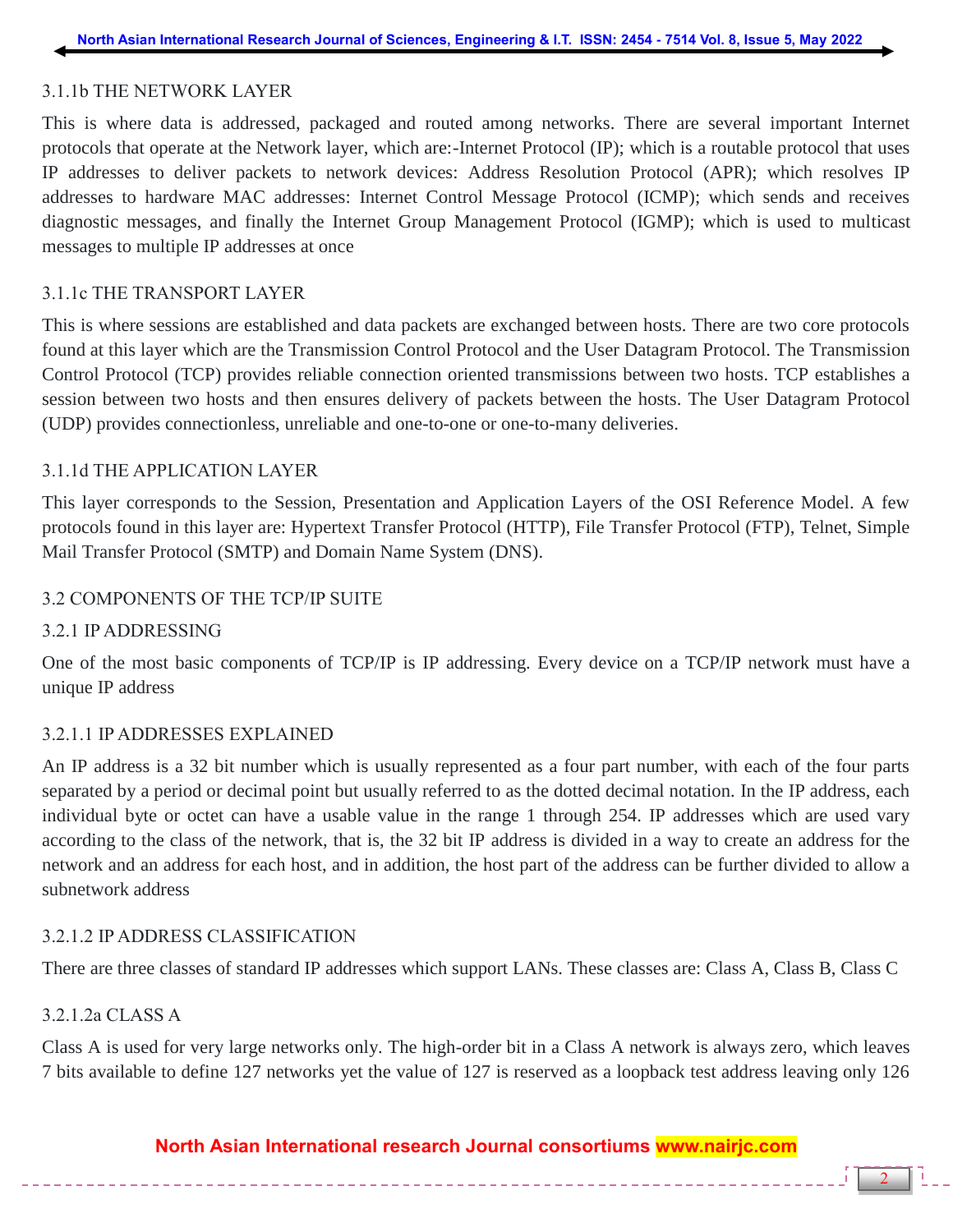available networks. The remaining 24 bits of the address allow each Class A network to hold as many as 16,777,216 hosts

#### 3.2.1.2b CLASS B

Class B is used for medium sized networks. The 2 high-order bits are always or are required to be 10, and the remaining bits are used to define 16,384 networks, each with as many as 65,535 hosts attached. All Class B addresses fall within the range 128.x.x.x to 191.x.x.x.

#### 3.2.1.2c CLASS C

Class C is for smaller networks. The 3 high-order bits are always 110 and remaining bits are used to define 2,097,152 networks but each network can only have a maximum of 254 hosts. The problem with Class C networks is that they are too small. Although few organizations need tens of thousands of host addresses provided by Class B address, many organizations need more than a few hundred host addresses thus the large discrepancy between Class B and Class C networks is what led to the development of Subnetting.

#### 3.2.1.3 SUBNETTING

Subnetting is a way or technique that lets network administrators use the 32 bits available in an IP address more efficiently by creating networks that aren't limited to the scales provided by Class A, B and C IP addresses

Subnets are created by masking off or hiding the network portion of the IP address on the units within the subnet, doing this limits the mobility of the data to those nodes within the subnet because they can reconcile addresses only from within their masked range

#### 3.2.2 DOMAIN NAME SYSTEM (DNS)

The IP addresses of all computers attached to the internet are tracked using a listing system called the Domain name System. On the Internet, domains are arranged in a hierarchical tree structure. The seven top level domains in use are: .com which are Commercial Businesses .edu which are educational Institutions .gov which are Government Agencies .int which are International Organizations .mil which are Military Establishments .net which are Networking Organizations .org which are Non-profit Organizations

The DNS system resolves individual domain names of computers to their current IP address listings whereas some IP addresses are permanently assigned to a particular domain name so that whenever the domain name is issued on the internet it always accesses the same IP address. This is called or is referred to as static IP addressing, but most Internet services providers use a dynamic IP addressing scheme for allocating IP addresses.

#### 3.2.3 DYNAMIC HOST CONFIGURATION PROTOCOL (DHCP)

This allows individual computers on a TCP/IP network to obtain their configuration information such as obtaining their IP address from a server. The DHCP server keeps track of which IP address have already been assigned so that when a computer requests an IP address, the DHCP server will give it an IP address that is not already in use

## **North Asian International research Journal consortiums www.nairjc.com**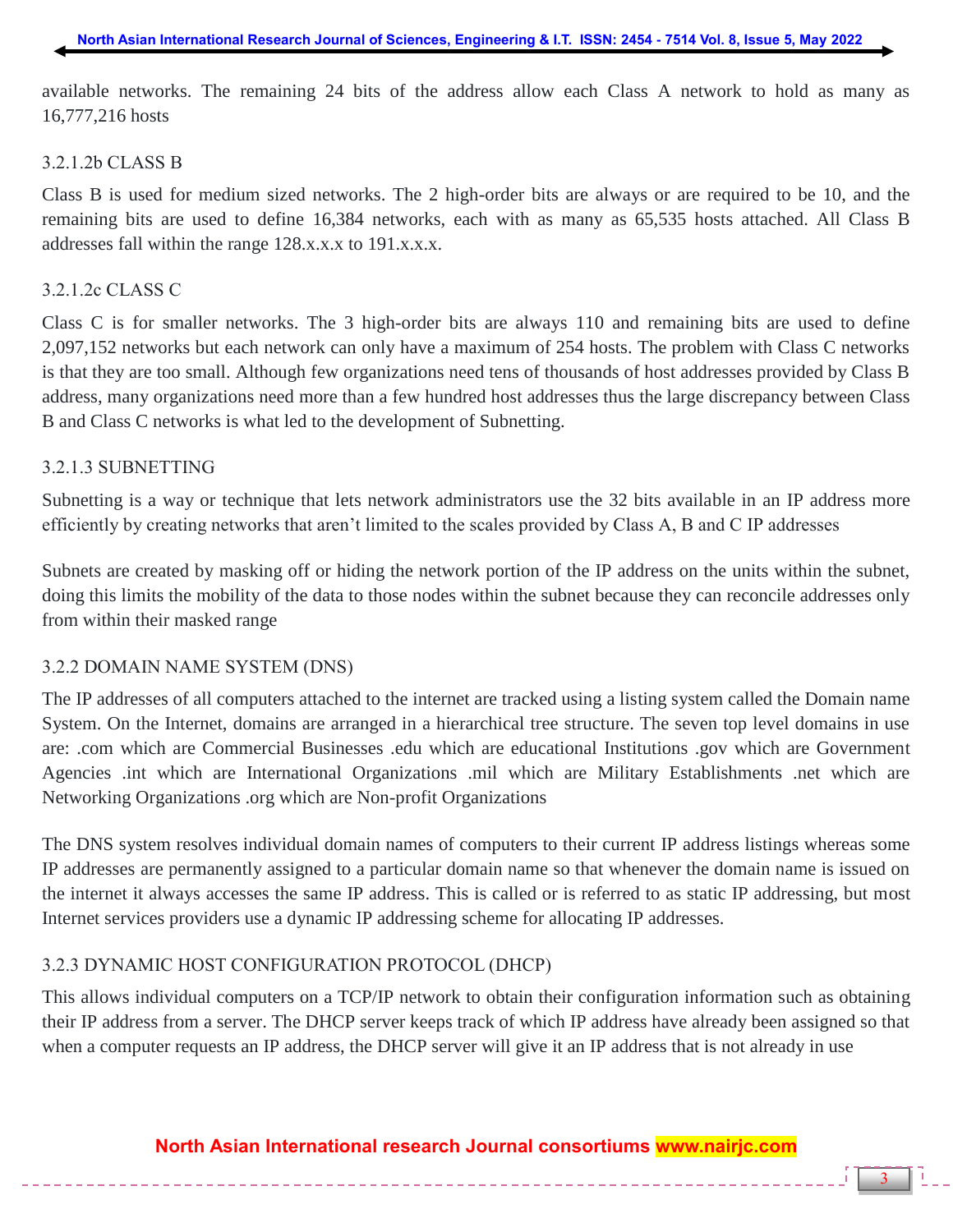## 3.2.4 WINDOWS INTERNET NAMING SERVICE (WINS)

Windows Internet Naming Service (WINS) is an essential part of the Microsoft networking topology. WINS is used in conjunction with TCP/IP and maps NETBIOS (Network Basic Input/output System) names to IP addresses. TCP/IP does not understand NETBIOS names; therefore WINS are used as a way of knowing the location of the servers and their addresses. WINS is similar to DNS in that it cross references host names to addresses; however, WINS references NETBIOS names to IP addresses ,and DNS references TCP/IP host names to IP addresses

Another difference between WINS and DNS is that WINS builds its own reference tables dynamically, and DNS has to be configured manually. When a workstation running TCP/IP is booted and attached to the network, it uses the WINS address settings in the TCP/IP configuration to communicate with the WINS server thus the workstation gives the WINS server various pieces of information about itself, such as the NETBIOS host name, the actual user name logged on to the workstation and the workstations' IP address. WINS store this information for use on the network and periodically updates or refreshes it to maintain accuracy.

## 3.3 **HOW LAN COMMUNICATES TO WAN/INTERNET THROUGH A GATEWAY**

A LAN is able to facilitate sharing of files and resources by linking computers together through a central device known as a router. The router acts as a go-between, directing data traffic on the LAN. Computers can be connected to a router using an Ethernet cable, or a router can communicate wirelessly using radio waves. Internet access is an option that can be incorporated into a LAN. A central modem is either connected or integrated into the router, providing a gateway between the LAN and the internet. A firewall is typically present in the gateway to act as a one-way valve, keeping unwanted public traffic from accessing the LAN. (R. Kanye. 2009)

#### 3.4 THE BENEFITS OF USING TCP/IP

TCP/IP enables cross-platform, or heterogeneous, networking. For example, a Windows NT/2000 network could contain Unix and Macintosh workstations or even networks mixed in it. TCP/IP also has the following characteristics: Good failure recovery, the ability to add networks without interrupting existing services, high errorrate handling, platform independence, and low data overhead. Because TCP/IP was originally designed for Department of Defense-related purposes, what we now call features or characteristics were actually design requirements. The idea behind "Good Failure Recovery" was that if a portion of the network were disabled during an incursion or attack, its remaining pieces would still be able to function fully. Likewise is the capability of adding entire networks without any disruption to the services already in place. The ability to handle high error rates was built in so that if a packet of information got lost using one route, there would be a mechanism in place to ensure that it would reach its destination using another route. Platform independence means that the networks and clients can be Windows, Unix, Macintosh, or any other platform or combination thereof. The reason TCP/IP is so efficient lies in its low overhead. Performance is key for any network. TCP/IP is unmatched in its speed and simplicity. (Parker T, Siyan S. K, 2002)

#### **CONCLUSION**

TCP/IP protocols are based on four layered framework like the seven-layer OSI reference model. These layers are the Application layer, Transport layer, Network layer and Network interface layer. There are three classes of standard IP addresses which are class A, class B and class C. subnetting is a way or technique that lets network

## **North Asian International research Journal consortiums www.nairjc.com**